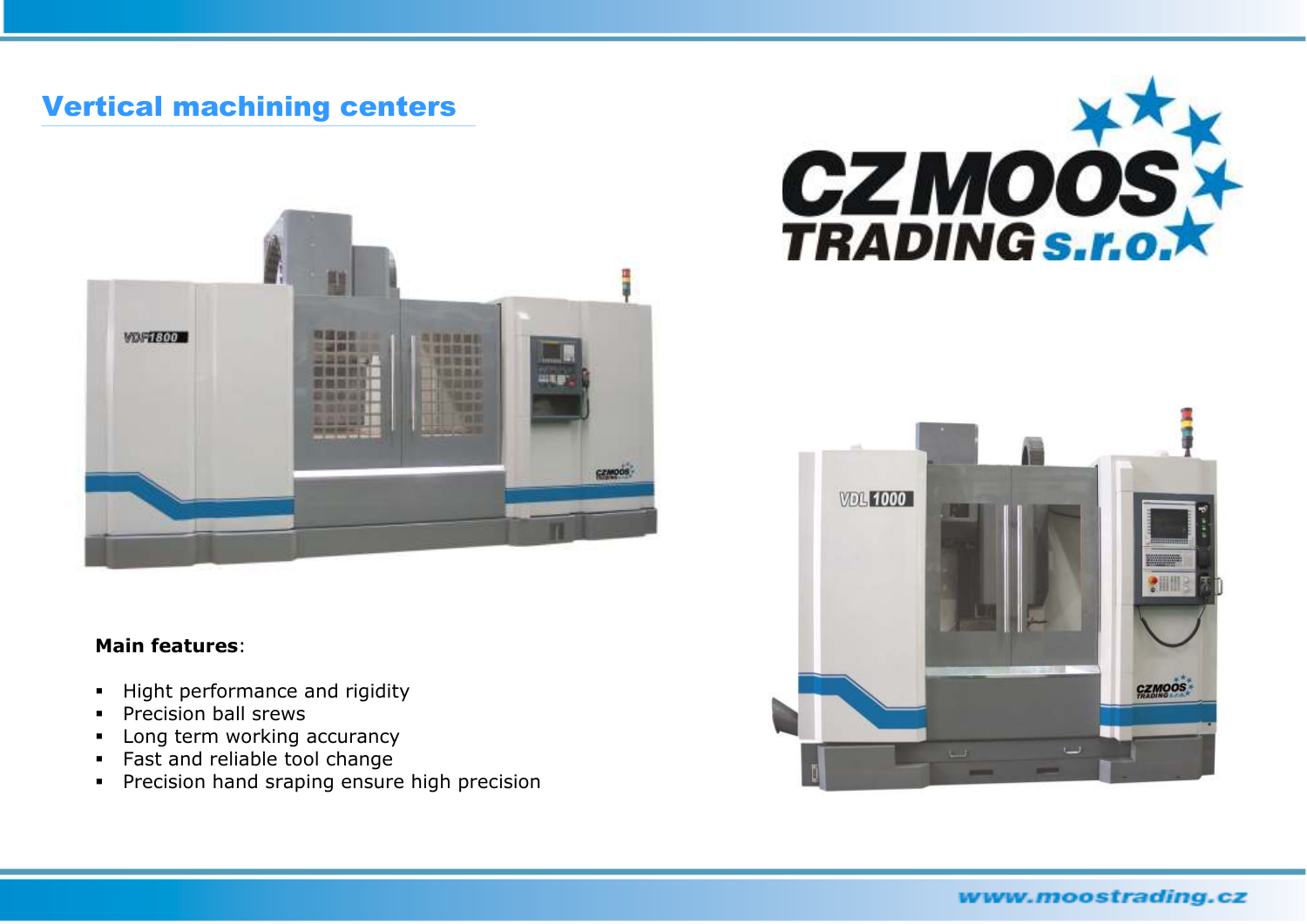| <b>Model</b>                                               | <b>VDL-500</b> | <b>VDL-600A</b>          | <b>VDL-800</b>           | <b>VDL-1000</b>               | <b>VDL-1200</b>                            | <b>VDL-1300</b>             | <b>VDL-1400</b>                                 |
|------------------------------------------------------------|----------------|--------------------------|--------------------------|-------------------------------|--------------------------------------------|-----------------------------|-------------------------------------------------|
| Table size(L x W) (mm)                                     | 700x320        | 800x420                  | 900x420                  | 1120x560                      | 1220x620                                   | 1300x560                    | 1450x620                                        |
| T-slot(Nos x width x CD) (mm)                              | 3x14x110       | 3x18x125                 | 3x18x125                 | 5x18x100                      | 5x18x100                                   | 5x18x100                    | 5x18x100                                        |
| Max.Load on table (kg)                                     | 150            | 500                      | 500                      | 750                           | 1500                                       | 750                         | 1500                                            |
| Distance from spindle center to<br>column way surface (mm) | 430            | 510                      | 510                      | 629                           | 660                                        | 629                         | 660                                             |
| Distance from spindle nose to table<br>(mm)                | 140-520        | 150-670                  | 150-670                  | 135-735                       | 100-775                                    | 135-735                     | 100-775                                         |
| X/Y/Z travel (mm)                                          | 450/350/380    | 600/420/520              | 800/420/520              | 1020/560/600                  | 1200/600/675                               | 1270/560/600                | 1400/600/675                                    |
| X/Y/Z guide way type (m/min)                               | Linear way     | Linear way               | Linear way               | X/Y, Linear way<br>Z, box way | X/Y Linear way<br>Z box way<br>(Y 3 rails) | X/Y Linear way<br>Z box way | X/Y Linear way<br>Z box way<br>(Y 3 GUIDE WAY)) |
| X/Y/Z rapid traverse speed (mm/min)                        | 30/30/30       | 24/24/20                 | 24/24/20                 | 24/24/18                      | 24/24/18                                   | 24/24/18                    | 24/24/18                                        |
| Feedrate (mm/min)                                          | 1-10000        | 1-10000                  | 1-10000                  | 1-10000                       | 1-10000                                    | 1-10000                     | 1-10000                                         |
| X/Y/Z servo motor power (Nm)                               | 7/7/7          | 12/12/12                 | 12/12/12                 | 12/12/12                      | 22/22/22                                   | 12/12/12                    | 22/22/22                                        |
| Spindle motor power (kW)                                   | 5.5/7.5        | 7.5/11                   | 7.5/11                   | 7.5/11                        | 11/15                                      | 7.5/11                      | 11/15                                           |
| Spindle speed range (r/min)                                | 60-8000        | 60-8000                  | 60-8000                  | 60-8000                       | 45-6000                                    | 60-8000                     | 45-6000                                         |
| Spindle taper                                              | #40(7/24)      | #40(7/24)                | #40(7/24)                | #40(7/24)                     | #50(7/24)                                  | #40(7/24)                   | #50(7/24)                                       |
| Tool magazine capacity/type                                | 12 drum        | 16 drum                  | 16 drum                  | 20 drum                       | 24<br>swing arm                            | 20 drum                     | 24<br>swing arm                                 |
| Tool shank type                                            | <b>BT40</b>    | <b>BT40</b>              | <b>BT40</b>              | <b>BT40</b>                   | <b>BT50</b>                                | <b>BT40</b>                 | <b>BT50</b>                                     |
| Max. Tool weight (kg)                                      | 6              | $\overline{7}$           | $\overline{7}$           |                               | 15                                         | $\overline{7}$              | 15                                              |
| Max. Tool diameter/length (mm)                             | ø80/200        | ø77/280                  | ø77/280                  | ø77/305                       | ø127/305                                   | ø77/305                     | ø127/305                                        |
| Time of tool change(T-T) (Sec)                             | $6 - 8$        | $6 - 8$                  | $6 - 8$                  | $6 - 8$                       | 3,5                                        | $6 - 8$                     | 3,5                                             |
| Way of tool change                                         | random         | random                   | random                   | random                        | random                                     | random                      | random                                          |
| Positioning accuracy (mm)                                  | 0.016          | $X$ 0.020<br>$Y/Z$ 0.020 | $X$ 0.020<br>$Y/Z$ 0.020 | $X$ 0.016<br>Y/Z 0.012        | X 0.025<br>Y/Z 0.020                       | X/Z 0.016<br>$Y$ 0.012      | X/Z 0.025<br>$Y$ 0.020                          |
| Repeatibility accuracy(mm)                                 | 0.006          | X 0.008<br>Y/Z 0.006     | $X$ 0.008<br>Y/Z 0.006   | $X$ 0.010<br>Y/Z 0.008        | $X$ 0.010<br>Y/Z 0.008                     | $X$ 0.010<br>Y/Z 0.008      | $X$ 0.010<br>Y/Z 0.008                          |
| CNC control system                                         | FANUC 0i-MC    | <b>FANUC 0i-MC</b>       | FANUC 0i-MC              | FANUC 0i-MC                   | <b>FANUC 0i-MC</b>                         | FANUC 0i-MC                 | FANUC 0i-MC                                     |
| <b>OVERALL DIMENSION</b><br>$(L x W x H)$ (mm)             | 1590x2450x2200 | 2040x2310x2400           | 2040x2310x2400           | 2900x2100x2480                | 4000x2250x24<br>80                         | 3200x2100x24<br>80          | 4000x2250x2480                                  |
| Net weight (kg)                                            | 2000           | 4800                     | 5200                     | 7000                          | 8000                                       | 7300                        | 8500                                            |
| <b>GROSS WEIGHT (kg)</b>                                   | 2700           | 5500                     | 6000                     | 7800                          | 9000                                       | 8100                        | 9500                                            |